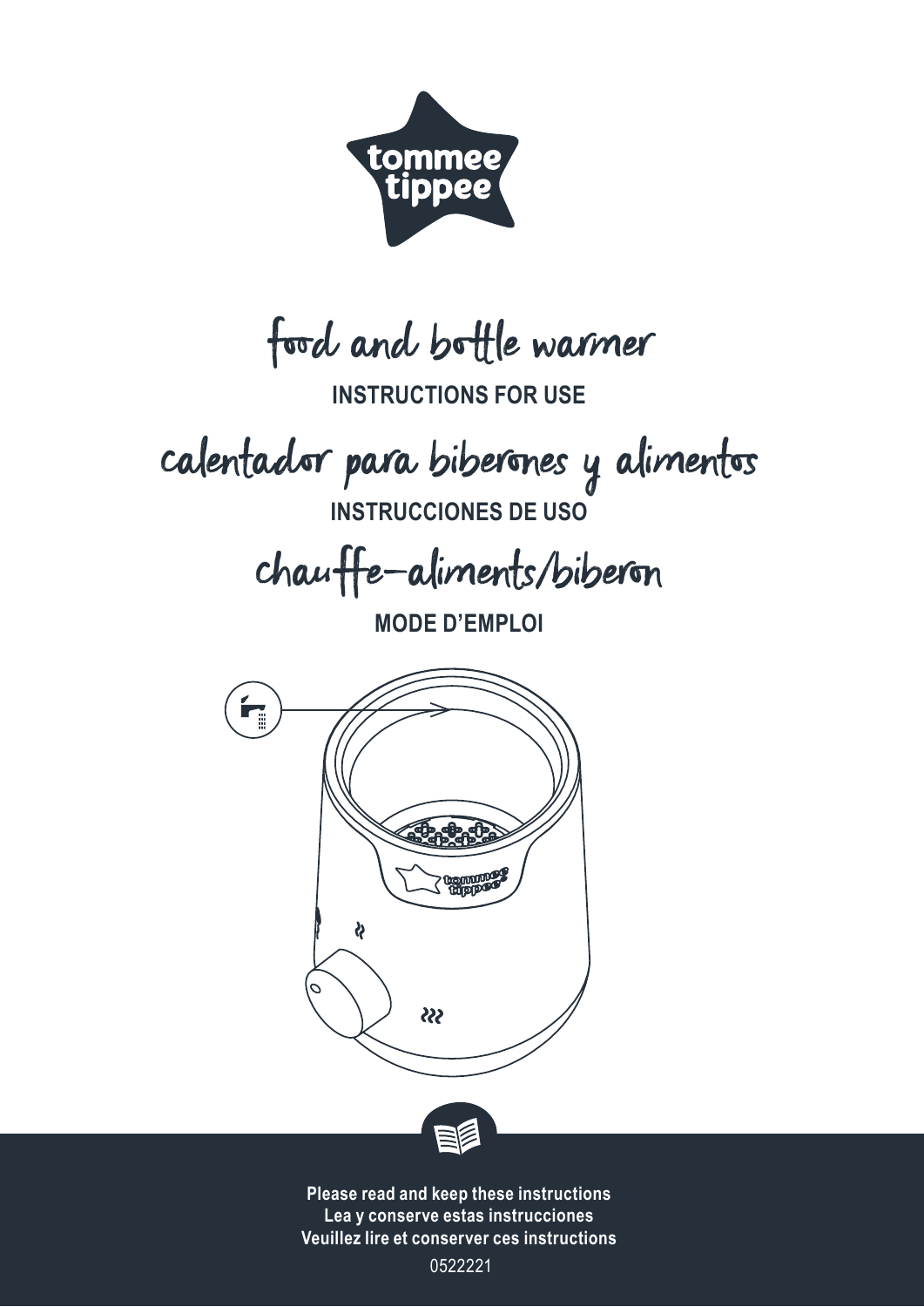# **IMPORTANT SAFEGUARDS READ ALL INSTRUCTIONS FOR HOUSEHOLD USE ONLY**

When using electrical appliances, basic safety precautions should always be followed including the following:

- Do not touch hot surfaces, use handles and knobs.
- • Always use on a flat heat resistant surface.
- To protect against fire, electric shock and injury to persons do not immerse cord, plugs or other parts of the unit in water or other liquid.
- • When in use the food and bottle warmer contains hot water and steam.
- Extreme caution must be used when moving an appliance containing hot oil or other hot liquids.
- Always keep the food and bottle warmer and it's plug out of reach of small children
- Before plugging in the food and bottle warmer for the first time ensure the voltage is compatible with your electricity supply by checking the label on the base of the unit.
- Ensure water has been added to the unit before switching the unit on.
- The product has been fitted with a cord wind on the base of the unit to allow you to adjust the length of the cord safely. It is recommended that the cord be kept as short as possible.
- User maintenance other than cleaning or descaling is not required for this product.
- This appliance is not intended for use by persons (including children) with reduced physical, sensory or mental capabilities, or lack of experience and knowledge, unless they have been given supervision or instruction concerning use of the appliance by a person responsible for their safety.
- Do not place on or near a hot gas or electric burner or in a heated oven.
- Close supervision is necessary when any appliance is used by or near children.
- Unplug from outlet when not in use and before cleaning. Allow to cool before putting on or taking off parts and before cleaning the appliance.
- Do not operate any appliance with a damaged cord or plug or after the appliance malfunctions or has been damaged in any manner. Return appliance to the nearest authorized service facility for examination, repair or adjustment.
- The use of accessory attachment is not recommended by the appliance manufacturer as this may result in fire, electric shock or injury to persons.
- Do not use outdoors.
- Do not let cord hang over edge of table or counter or touch hot surfaces.
- Always attach the plug to the unit first, and then plug into the wall outlet. To disconnect turn any control "off" then remove the plug from the wall outlet.
- Do not use appliance for anything other than intended use.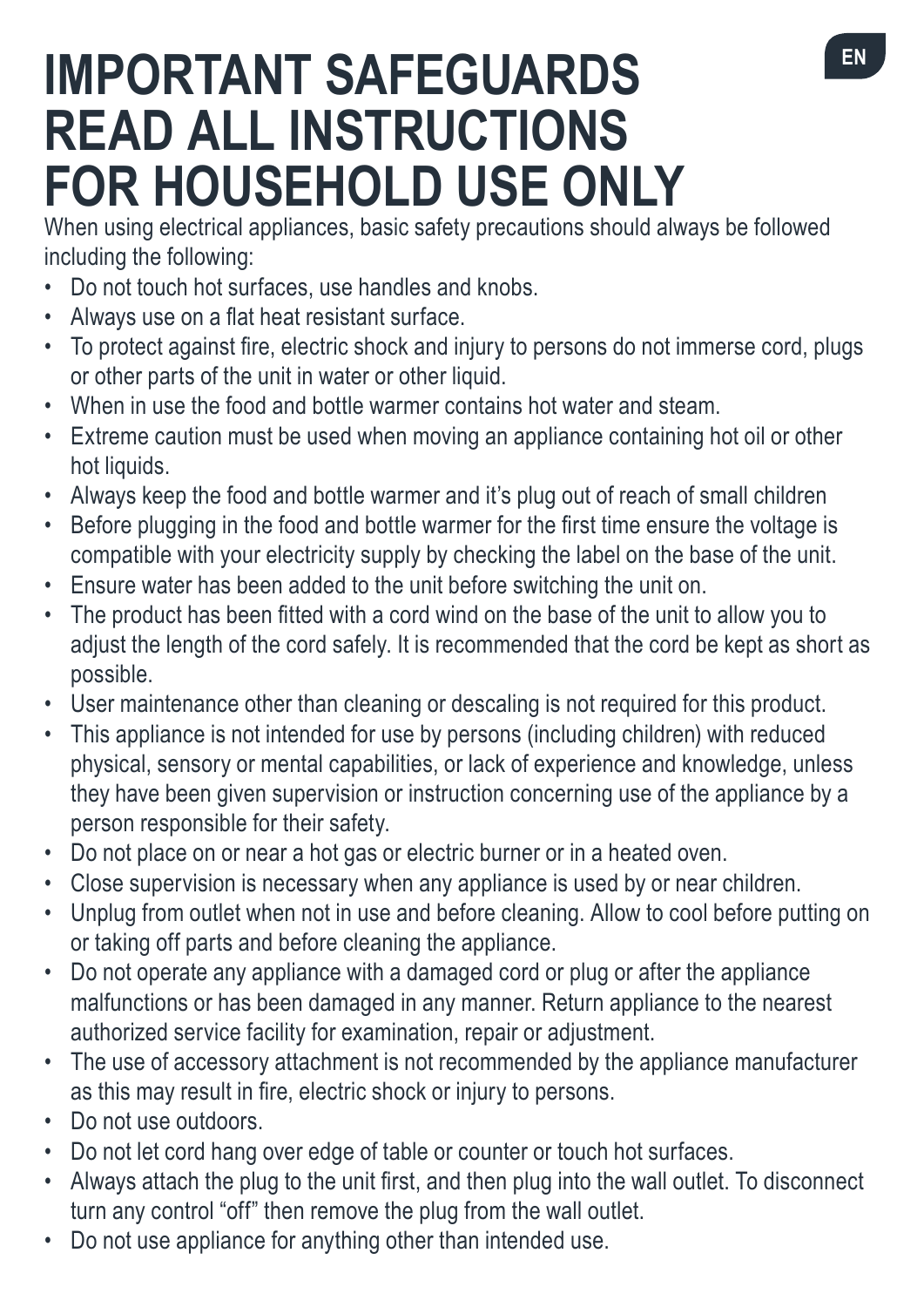- • Before serving, unplug cord from wall outlet and dish. Do not leave cord within child's reach.
- • Always place the bottle or food jar into the warmer before adding the water.
- Ensure that the heating guidelines are followed to ensure that the food is not heated for too long.
- • When the milk or food has reached the desired temperature, remove immediately. If left in the warmer the temperature of the milk or food will continue to increase.
- • Before serving be sure food is at safe temperature.
- Do not move appliance when in use.
- A short power-supply cord is provided to reduce the risks resulting from becoming entangled in or tripping over a longer cord.
- • Extension cords (or longer detachable power-supply cords) are available and may be used if care is exercised in their use.
- If an extension cord is used:
	- The marked electrical rating of the extension cord should be at least as great as the electrical rating of the appliance;
	- If the appliance is of the grounded type, the extension cord should be a groundingtype 3-wire cord; and
	- The longer cord should be arranged so that it will not drape over the countertop or tabletop where it can be tripped over, snagged, or pulled on unintentionally (especially by children).

# **SAVE THESE INSTRUCTIONS**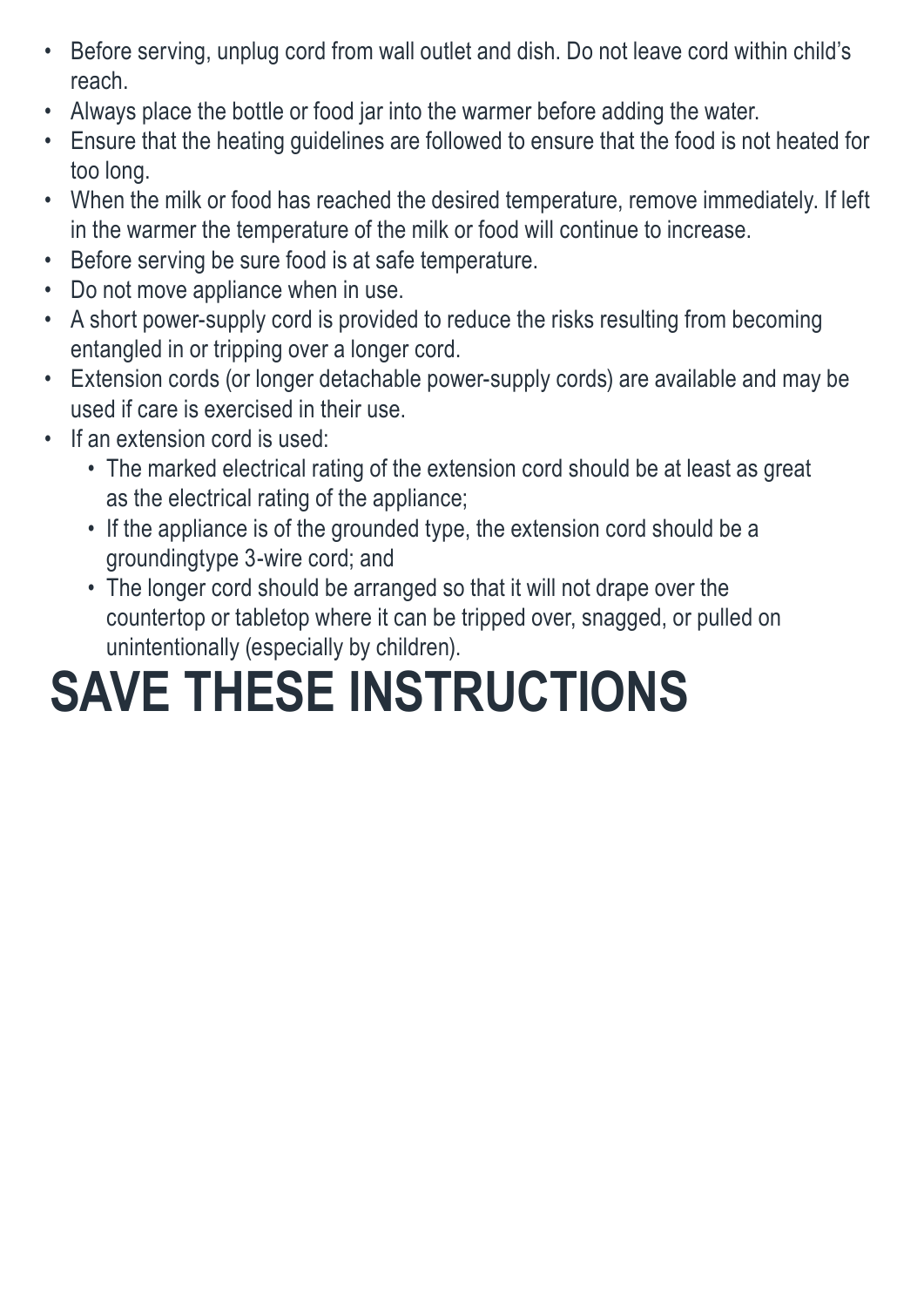#### **USAGE**

The speed at which the food and bottle warmer heats the milk or food will depend on the size of the bottle or container and the starting temperature of the milk or food (e.g. room temperature 70°F or from the refrigerator 40°F).

We recommend that setting  $\frac{1}{2}$  is always used for heating up, setting  $\frac{1}{2}$  is used for keeping warm only. Setting  $\frac{1}{2}$  is a MIN setting and should not be used.

MILK OR FOOD SHOULD NOT BE HEATED FOR OVER 30 MINUTES.

The guide gives an indication of the time you can expect the warmer to take. Maximum average stabilised temperature is approximately 185 °F

## **FOR FEEDING BOTTLES**

- 1. Place filled bottle in the food and bottle warmer.
- 2. Fill the food and bottle warmer with water to the inside edge using a jug or bottle (unless using a 5 oz bottle). For a smaller bottle fill to the underside of the screw ring. Never let the water overflow or rise above the neck of the bottle.
- 3. Before plugging in, make sure the food and bottle warmer is switched to the  $\ell$  setting. Ensure your hands are dry.
- 4. Plug in the unit to the mains and switch the mains on.
- 5. Turn dial to setting . The amber light will turn on to indicate the food and bottle warmer is switched on and is heating up.
- 6. Once the water is heated, the amber light will switch off to indicate that the thermostat will maintain the temperature of the water. It does not indicate that the milk is ready. Please refer to the timings table in this manual to find out how long the milk should be heated for.
- 7. Heat the milk to the desired temperature. Ensure that the heating guidelines are followed to ensure that the milk is not heated for too long.
- 8. Take care when removing the bottle, as it and the surrounding water will be hot.
- 9. For your child's safety always check milk temperature before feeding by testing on a sensitive part of your skin. Take care not to overheat the milk. Gently agitate the bottle prior to feeding.
- 10. During feeds the bottle can be placed back in the warmer to keep milk warm by using setting  $\ell$ . The thermostat will maintain the temperature of the water. In doing this the indicator light will switch to amber to indicate the warmer is heating up.
- 11. Turn back the dial to setting  $\ell$  and unplug the unit after feeding.
- 12. Empty the unit of any water and wipe dry.

## **FOR BABY JARS**

- 1. Remove the lid and place jar in the food and bottle warmer.
- 2. Fill the food and bottle warmer with water to the inside edge using a jug or bottle. Ensure the water level is lower than the rim of the jar.
- 3. Before plugging in, make sure the food and bottle warmer is switched to the setting  $\ell$ .
- 4. Plug in the unit to the mains and switch the mains on.
- 5. Turn dial to setting  $\frac{1}{2}$  to heat up food. The amber light will turn on to indicate the food and bottle warmer is switched on and is heating up.
- 6. Once the water is heated, the amber light will switch off to indicate that the thermostat will maintain the temperature of the water. It does not indicate that the food is ready. To ensure that the food stays at the temperature you have selected, the thermostat will maintain the temperature of the water. In doing this the indicator light may switch to amber whilst you are heating the food.
- 7. Heat food to the desired temperature. Ensure that the heating guidelines are followed to ensure that the food is not heated for too long. Please refer to table provided in this leaflet.
- 8. Take care when removing the jar, as the surrounding water will be hot.
- 9. For your child's safety Always check food temperature before feeding by testing on a sensitive part of your skin. Take care not to overheat the food.
- 10. During feeds the jar can be placed back in the food and bottle warmer to keep food warm by using setting  $\ell$ . The thermostat will maintain the temperature of the water. In doing this the indicator light will switch to amber to indicate the warmer is heating up.
- 11. Turn back the dial to setting  $\lambda$  and unplug the unit after feeding.
- 12. Empty the unit of any water and wipe dry.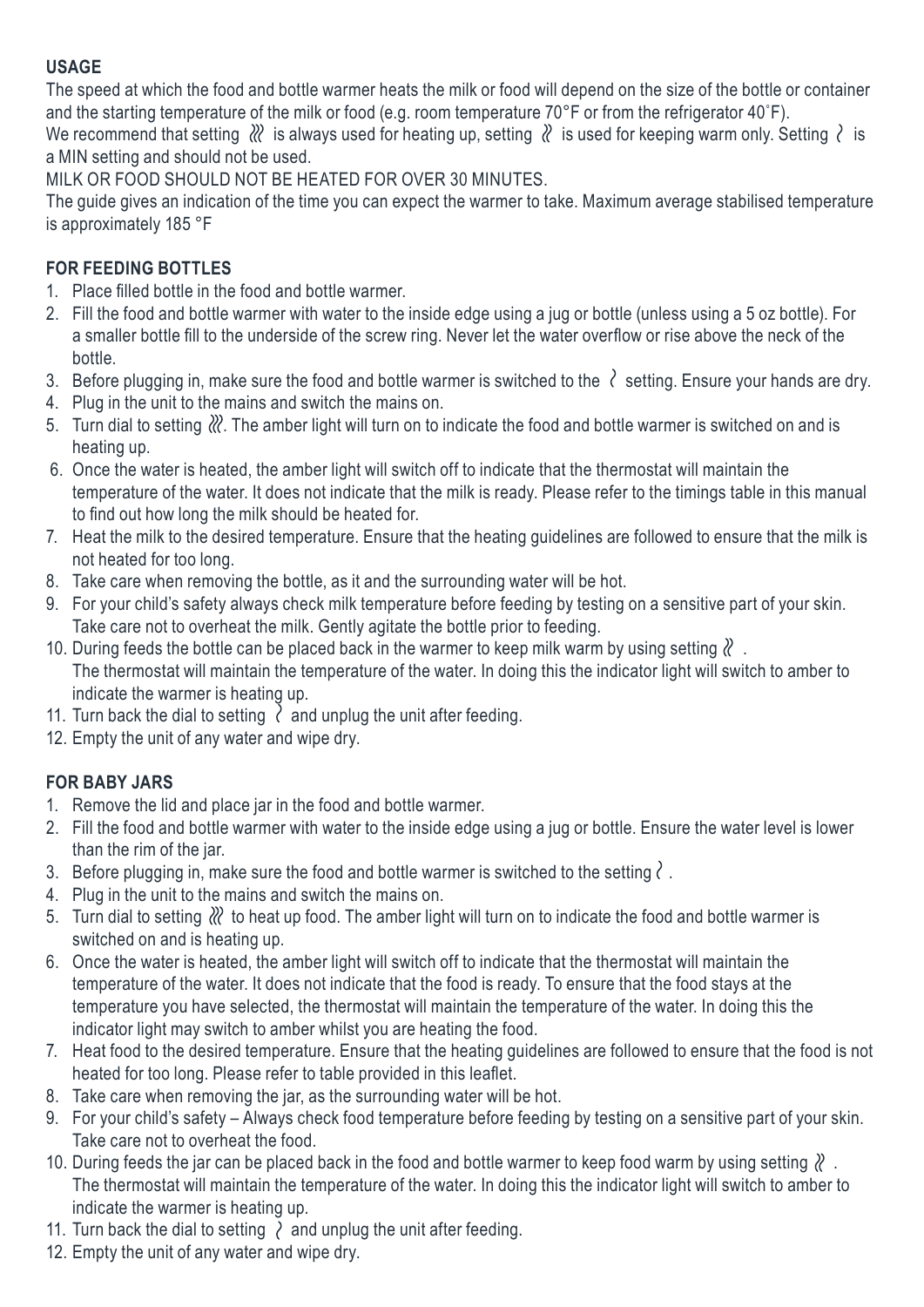#### **HEATING GUIDELINES**

| <b>INITIAL</b><br><b>TEMPERATURE</b><br>OF FOOD | 5oz (150ml)<br>tommee tippee<br>closer to nature bottle | 9oz (260ml)<br>tommee tippee<br>closer to nature bottle | 12oz (340ml)<br>tommee tippee<br>closer to nature bottle | food jar<br>4oz (113g) |
|-------------------------------------------------|---------------------------------------------------------|---------------------------------------------------------|----------------------------------------------------------|------------------------|
| <b>SETTING</b>                                  | ∛<br>setting 3                                          | ℛ<br>setting 3                                          | ∛<br>setting 3                                           | ∛<br>setting 3         |
| <b>FROM FRIDGE</b><br>40°F (5°C)                | 5 minutes                                               | 8 minutes                                               | 10.5 minutes                                             | 16 minutes             |
| <b>ROOM TEMP</b><br>70°F (20°C)                 | 4 minutes                                               | 6 minutes                                               | 8 minutes                                                | 13 minutes             |

#### **CLEANING**

Unplug and allow to cool before cleaning. After each use pour away remaining water from the food and bottle warmer base by the tipping the food and bottle warmer sideways over a sink and wipe clean with a damp cloth only. Do not clean with abrasive cleaners or allow to come into contact with solvents or harsh chemicals, damage could result.

#### **DE-SCALING**

The frequency of de-scaling should be as follows: Hard water – 7 days Medium – 14 days Soft – 21 days

You can find out your water quality via your water provider. Unplug the food and bottle warmer and allow to cool before cleaning. After each use pour away remaining water from the food and bottle warmer base by the tipping the food and bottle warmer sideways over a sink and wipe clean with a damp cloth only. A build up of limescale can negatively affect the performance of the food and bottle warmer. We recommend carrying out the descaling process as per above frequency guidelines to ensure the food and bottle warmer continues to work efficiently. Living in a hard water area can produce limescale quicker than other areas therefore descaling is required sooner. Use a descaler that is suitable for use with stainless steel and use as per the manufacturer's guidelines. Alternatively you can use white vinegar to descale your food and bottle warmer, please use as per manufacturer's guidelines. Once you have descaled then perform a final cleaning cycle. You may need to repeat the process if you find that limescale is still present. DO NOT use metal objects or scourers to clean your food and bottle warmer. DO NOT use bleach to clean the food and bottle warmer. DO NOT use abrasive or anti-bacterial materials.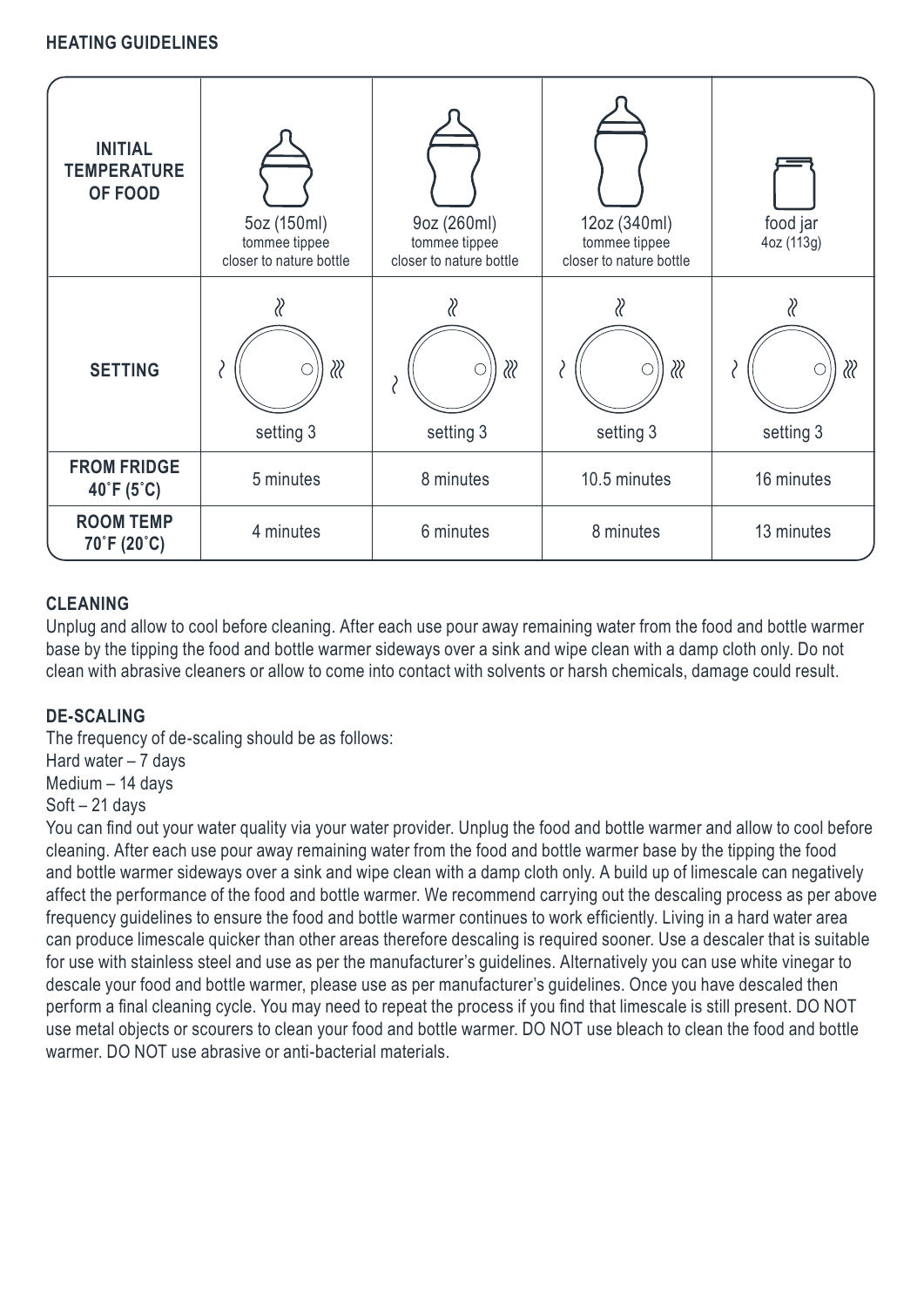# **PROTECCIONES IMPORTANTES LEA TODAS LAS INSTRUCCIONES PARA USO CASERO SOLAMENTE**

Cuando utilice aparatos eléctricos, siga siempre las precauciones básicas de seguridad, incluidas las siguientes:

- No toque las superficies calientes: utilice las manijas y perillas.
- • Utilice siempre sobre una superficie plana resistente al calor.
- • Para proteger contra el fuego, una descarga eléctrica o lesiones, no sumerja el cable, conectores ni otras piezas de la unidad en agua ni otros líquidos.
- • Cuando está en uso, el calentador para biberones y alimentos contiene agua caliente y vapor.
- • Extreme las precauciones cuando mueva un aparato con aceite caliente u otros líquidos calientes.
- • Siempre mantenga el calentador para biberones y alimentos y su conector fuera del alcance de los niños.
- • Antes de conectar el calentador para biberones y alimentos por primera vez, revise la etiqueta en la base de la unidad para verificar que el voltaje sea compatible con el suministro eléctrico.
- • Verifique que la unidad contenga agua antes de encenderla.
- • El producto cuenta con un enrollador de cable en la base de la unidad para permitirle ajustar la longitud del cable con seguridad. Se recomienda mantener el cable lo más corto posible.
- • No se requiere mantenimiento por parte del usuario en este producto, a excepción de limpieza y descalcificación.
- • Este producto no está diseñado para uso por parte de personas (incluidos niños) de capacidad física, sensorial o mental reducida, o falta de experiencia o conocimiento, a menos que una persona responsable por su seguridad los supervise o los instruya en el uso del dispositivo.
- • No coloque el aparato encima o cerca de una estufa de gas, quemador eléctrico u horno.
- • Será necesario supervisar de cerca el aparato si está cerca de los niños o si lo usan los niños.
- • Desconecte del tomacorriente cuando no se utilice y cuando limpie el aparato. Permita que el aparato se enfríe antes de ensamblar o remover sus piezas y antes de limpiarlo.
- • No utilice el aparato si el cable o enchufe están dañados, o si el aparato falla o ha sido dañado de cualquier forma. Regrese el aparato a las instalaciones de servicio más cercanas para su revisión, reparación o ajuste.
- • El fabricante del aparato no recomienda el uso de accesorios, ya que estos podrían

**ES**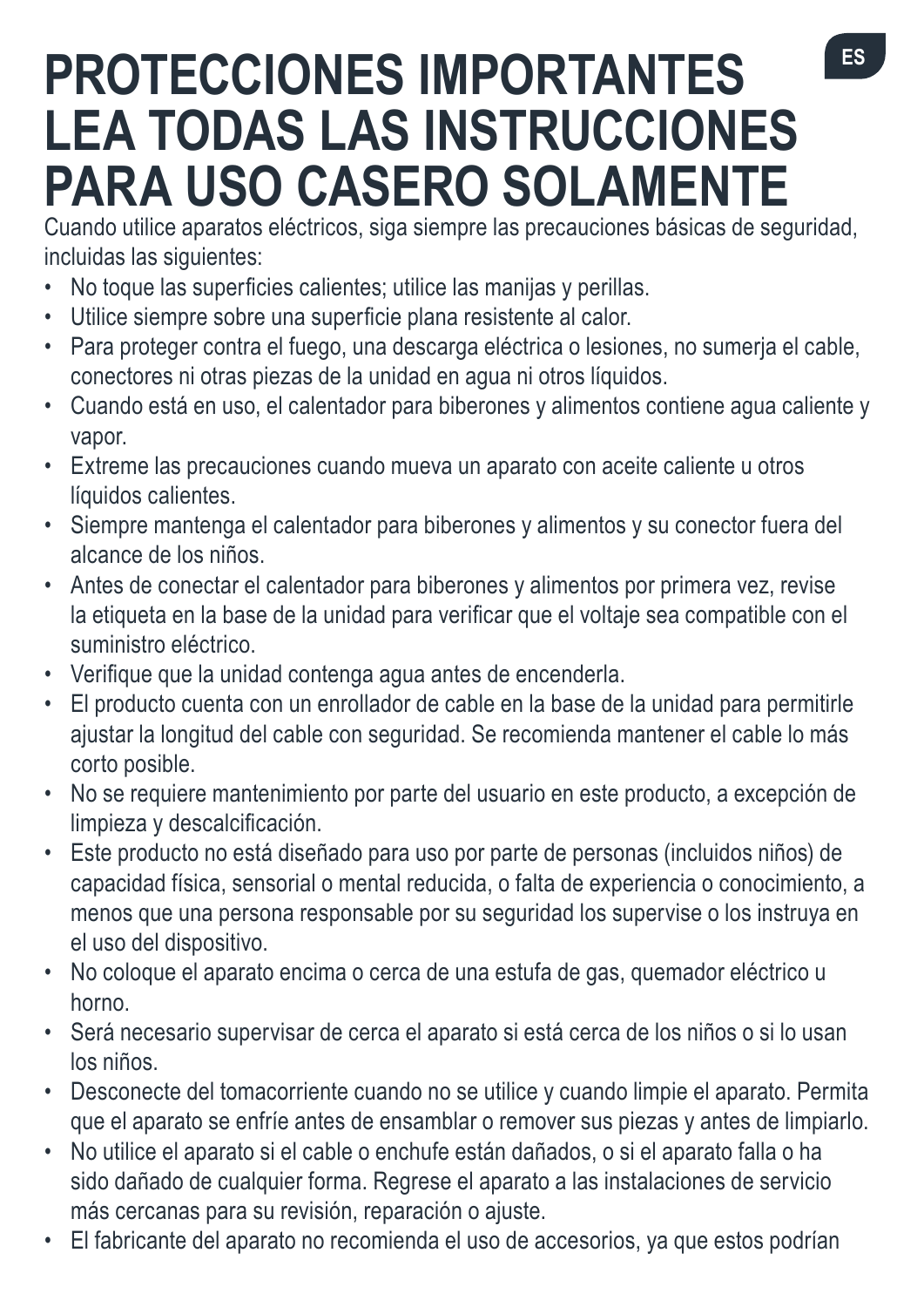generar fuego, descarga eléctrica o lesiones.

- • No utilice el aparato en el exterior.
- • No permita que el cable cuelgue de la mesa o barra, ni que toque superficies calientes.
- • Siempre conecte el cable a la unidad primero y luego conéctelo al tomacorriente de la pared. Para desconectar la unidad, apague el control y luego desconecte el enchufe del tomacorriente.
- • No utilice el aparato para un propósito distinto del propósito para el que fue diseñado.
- • Antes de servir, desconecte el cable del tomacorriente y plato. No deje el cable al alcance de los niños.
- • Siempre coloque el biberón o frasco de alimentos en el calentador antes de añadir el agua.
- • Asegúrese de seguir las pautas de calentamiento para no calentar los alimentos demasiado tiempo.
- • Retire los alimentos o leche cuando estos hayan alcanzado la temperatura deseada. Si se deja en el calentador, la temperatura de la leche o alimentos continuará subiendo.
- • Asegúrese de que la temperatura sea segura antes de servir.
- • No mueva el aparato cuando esté en uso.
- • Se proporciona un cable corto para reducir el riesgo de enredarse o de tropezarse con un cable más largo.
- • Existen cables de extensión (o cables de corriente más largos y desprendibles) y se pueden usar con cuidado.
- • Si se utiliza un cable de extensión:
	- • La clasificación eléctrica marcada en el cable de extensión debe ser al menos mayor que la clasificación marcada en el aparato.
	- • Si el aparato está aterrizado, el cable de extensión debe contar con aterrizaje de tres cables.
	- • Acomode el cable largo para que no caiga por la mesa o mostrador, ya que se puede tropezar, enganchar, o jalar no intencionalmente (en especial, los niños).

# **GUARDE ESTAS INSTRUCCIONES**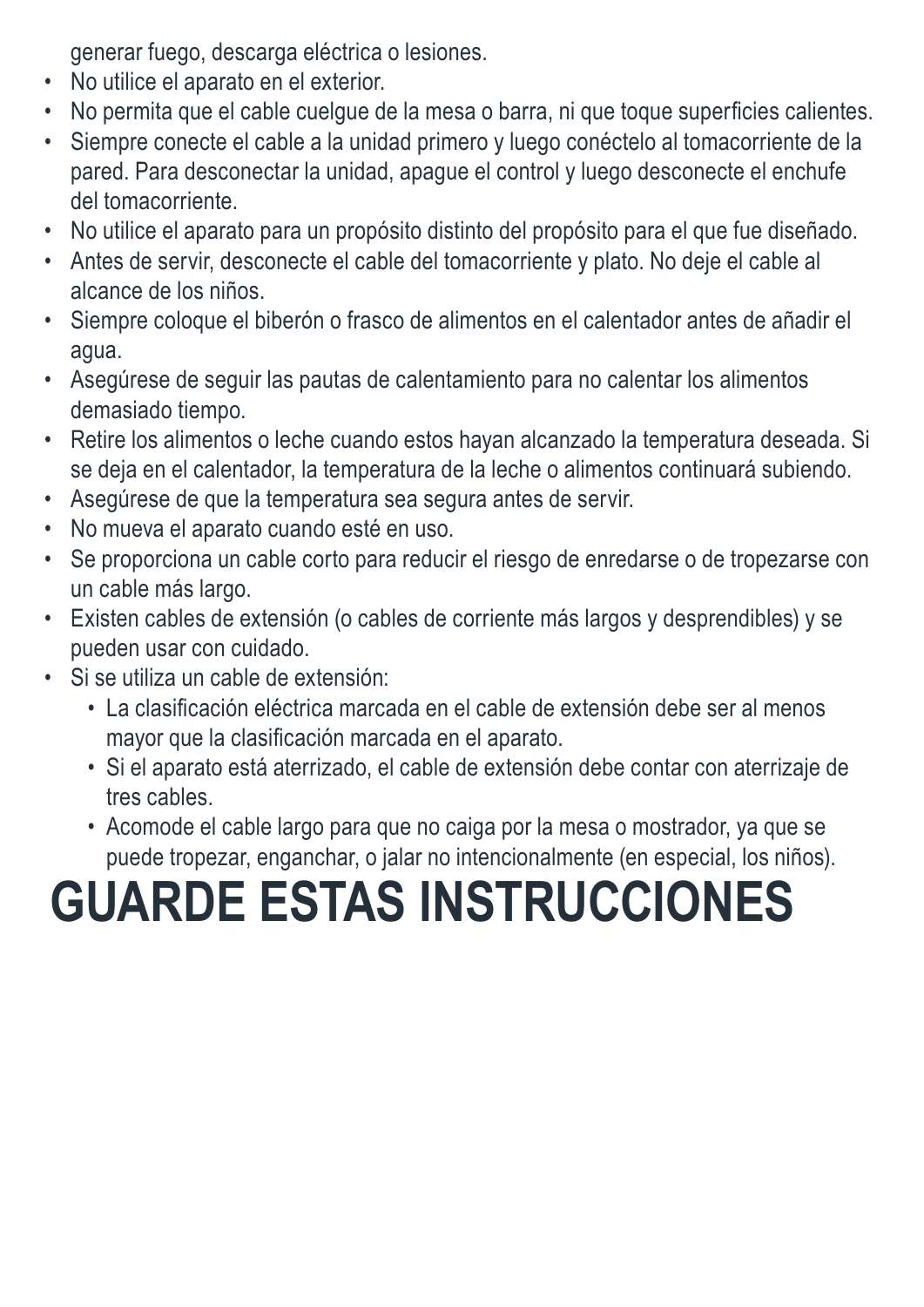### **USO**

La velocidad a la cual el calentador para biberones y alimentos calentará la leche o alimentos dependerá del tamaño del biberón o contenedor, y la temperatura inicial de la leche o alimentos (p. ej., temperatura ambiente de 70 °F, o delrefrigerador a 40 °F). Recomendamos que la configuración  $\aleph$  se utilice siempre para calentar, y la configuración  $\aleph$  se utilice para mantener tibio solamente. La configuración  $\lambda$  es una configuración mínima, y no deberá utilizarse.

LA LECHE O LOS ALIMENTOS NO DEBERÁN CALENTARSE DURANTE MÁS DE 30 MINUTOS.

Esta guía servirá de indicador para determinar la cantidad de tiempo que podría tomar al calentador. La temperatura promedio máxima estabilizada es de aproximadamente 185 °F.

## **PARA BIBERONES**

- 1. Coloque el biberón lleno en el calentador para biberones y alimentos.
- 2. Llene el calentador para biberones y alimentos con agua hasta la orilla interior con una jarra o botella (a menos que utilice un biberón de 5 oz). Para un biberón más pequeño, llene hasta la parte inferior del anillo. Nunca deje que se desborde el agua o que llegue por encima del cuello del biberón.
- 3. Antes de conectarlo, asegúrese de que el calentador para biberones y alimentos esté en la configuración  $\ell$ . Asegúrese de tener las manos secas.
- 4. Conecte la unidad a la corriente y encienda el dispositivo.
- 5. Gire el selector a la configuración  $\mathcal{X}$ . La luz color ámbar se encenderá para indicar que el calentador para biberones y alimentos está encendido y está calentando.
- 6. Una vez que se haya calentado el agua, la luz color ámbar se apagará para indicar que el termostato mantendrá la temperatura del agua. No indica que la leche está lista. Consulte la tabla de tiempos en este manual para determinar cuánto tiempo se debe calentar la leche.
- 7. Caliente la leche a la temperatura deseada. Asegúrese de seguir las pautas de calentamiento para no calentar la leche demasiado tiempo.
- 8. Tenga cuidado al extraer el biberón, ya que el agua de alrededor estará caliente.
- 9. Para seguridad de su hijo, siempre revise la temperatura de la leche en una parte sensible de su piel antes de dar de comer. Tenga cuidado de no sobrecalentar la leche. Agite el biberón cuidadosamente antes de dar de comer.
- 10. Durante las comidas, el biberón podrá volver a colocarse dentro del calentador para mantener la leche tibia con la configuración  $\mathcal{X}$ .

 El termostato mantendrá la temperatura del agua. Al hacer esto, la luz del indicador se encenderá de color ámbar para indicar que el calentador está en funcionamiento.

- 11. Ajuste el selector a la configuración  $\wr$  y desconecte la unidad antes de dar de comer.
- 12. Vacíe el agua de la unidad y seque.

## **PARA FRASCOS DE ALIMENTOS PARA BEBÉ**

- 1. Retire la tapadera y coloque el frasco en el calentador para biberones y alimentos.
- 2. Llene el calentador para biberones y alimentos con agua hasta la orilla interior con una jarra o botella. Verifique que el nivel de agua este más bajo que la orilla del frasco.
- 3. Antes de conectar, verifique que el calentador para biberones y alimentos este en la configuración  $\langle$ .
- 4. Conecte la unidad a la corriente y encienda el dispositivo.
- 5. Ajuste el selector a la configuración  $\mathcal W$  para calentar los alimentos. La luz color ámbar se encenderá para indicar que el calentador para biberones y alimentos está encendido y está calentando.
- 6. Una vez que se haya calentado el agua, la luz color ámbar se apagará para indicar que el termostato mantendrá la temperatura del agua. Esto no indica que los alimentos estén listos. Para verificar que los alimentos se mantengan a la temperatura que selección, el termostato mantendrá la temperatura del agua. Al hacer esto, la luz del indicador podría encenderse de color ámbar mientras calienta los alimentos.
- 7. Caliente los alimentos a la temperatura deseada. Asegúrese de seguir las pautas de calentamiento para no calentar los alimentos demasiado tiempo. Consulte la tabla incluida con este folleto.
- 8. Tenga cuidado al extraer el frasco, ya que el agua de alrededor estará caliente.
- 9. Para seguridad de su hijo, siempre revise la temperatura de los alimentos en una parte sensible de su piel antes de dar de comer. Tenga cuidado de no sobrecalentar los alimentos.
- 10. Durante las comidas, el frasco podrá volver a colocarse dentro del calentador para mantener los alimentos tibios con la configuración  $\ell$ . El termostato mantendrá la temperatura del agua. Al hacer esto, la luz del indicador se encenderá de color ámbar para indicar que el calentador está en funcionamiento.
- 11. Ajuste el selector a la configuración  $\wr$  y desconecte la unidad antes de dar de comer.
- 12. Vacíe el agua de la unidad y seque.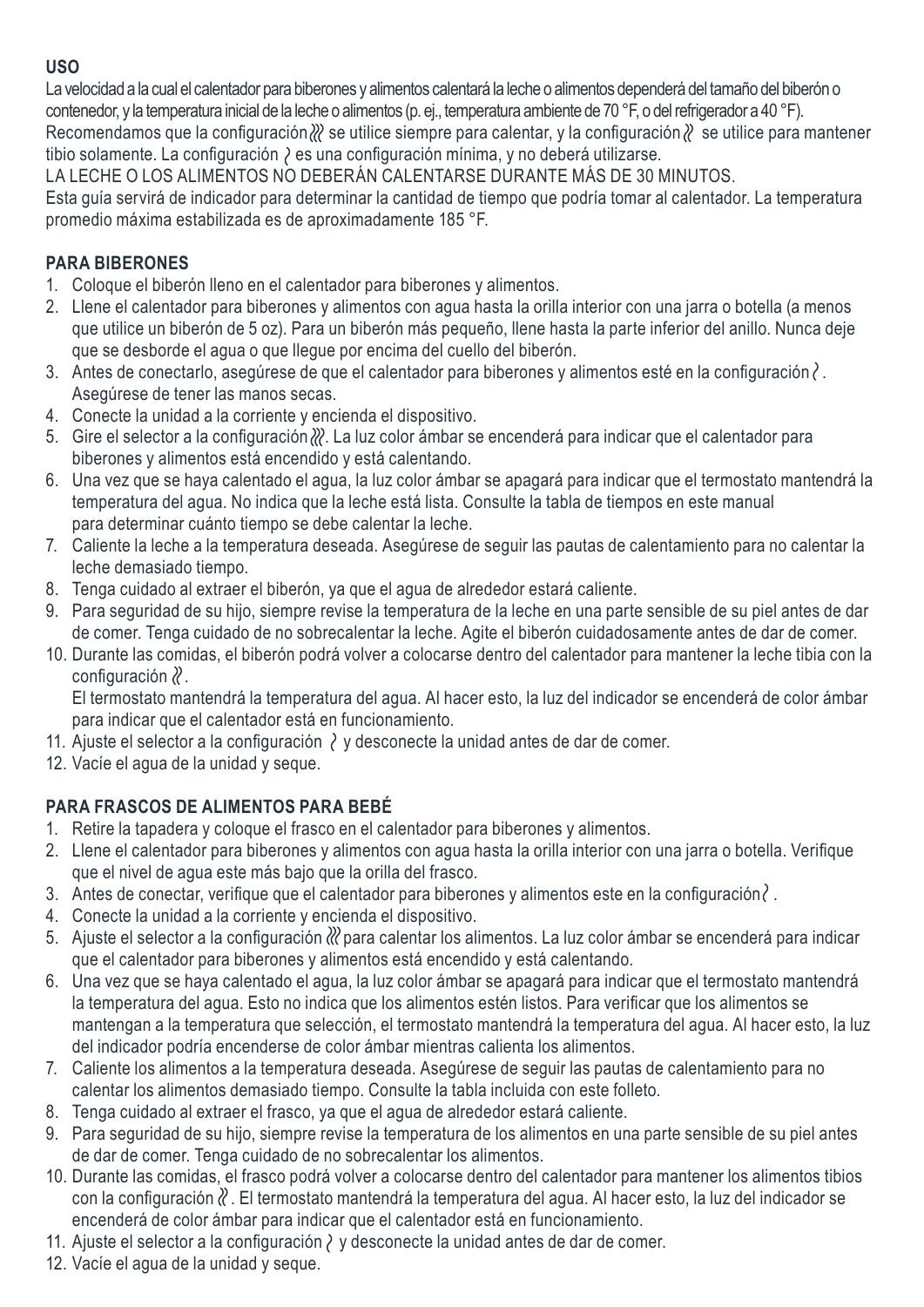#### **PAUTAS DE CALENTAMIENTO**

| <b>TEMPERATURA</b><br><b>INICIAL DE LOS</b><br><b>ALIMENTOS</b> | 5oz (150ml)<br>biberón Tommee Tippee más biberón Tommee Tippee más<br>cerca a la naturaleza | 9oz (260ml)<br>cerca a la naturaleza | 12oz (340ml)<br>biberón Tommee Tippee más<br>cerca a la naturaleza | frasco de alimentos<br>4oz (113g) |
|-----------------------------------------------------------------|---------------------------------------------------------------------------------------------|--------------------------------------|--------------------------------------------------------------------|-----------------------------------|
| <b>CONFIGURACIÓN</b>                                            | ℛ<br>configuración 3                                                                        | ℛ<br>configuración 3                 | ℛ<br>configuración 3                                               | ℛ<br>configuración 3              |
| <b>DEL REFRIGERA-</b><br>DOR 40 °F (5 °C)                       | 5 minutos                                                                                   | 8 minutos                            | 10.5 minutos                                                       | 16 minutos                        |
| <b>TEMPERATURA</b><br><b>AMBIENTE 70 °F</b><br>(20 °C)          | 4 minutos                                                                                   | 6 minutos                            | 8 minutos                                                          | 13 minutos                        |

#### **LIMPIEZA**

Desconecte y permita que se enfríe antes de limpiar. Después de cada uso, vierta la unidad hacia un lado sobre el lavabo y limpie con una toalla húmeda solamente; haga esto después de cada uso para vaciar el agua restante de la base de la unidad. No utilice limpiadores abrasivos ni permita que entre en contacto con solventes o químicos agresivos, ya que podría dañarse el aparato.

#### **DESCALCIFICACIÓN**

La frecuencia de descalcificación deberá ser la siguiente:

Agua dura - 7 días

Mediano - 14 días

Suave - 21 días

Para conocer la calidad de su agua, consulte a su proveedor de agua. Desconecte el calentador para biberones y alimentos y permita que se enfríe antes de limpiar. Después de cada uso, vierta la unidad hacia un lado sobre el lavabo y limpie con una toalla húmeda solamente; haga esto después de cada uso para vaciar el agua restante de la base de la unidad. La acumulación de sarro puede afectar negativamente el rendimiento del calentador para biberones y alimentos. Le recomendamos realizar el proceso de descalcificación de acuerdo a las pautas de frecuencia antes mencionadas para garantizar que el calentador para biberones y alimentos funcione de manera eficiente. Si vive en una zona con agua dura, se puede generar sarro más rápidamente que en otras áreas; por lo tanto, será necesario realizar la descalcificación con más frecuencia. Utilice un descalcificador adecuado para uso con acero inoxidable, y siga las recomendaciones del fabricante. También puede utilizar vinagre blanco para descalcificar su unidad, siga las recomendaciones del fabricante. Una vez que lo hayas descalcificado realizar el ciclo final de limpieza. Repita el proceso si aún quedan restos de sarro. NO utilice objetos metálicos ni estropajos para limpiar el calentador para biberones y alimentos. NO utilice blanqueador para limpiar el calentador para biberones y alimentos. NO utilice abrasivos ni materiales antibacteriales.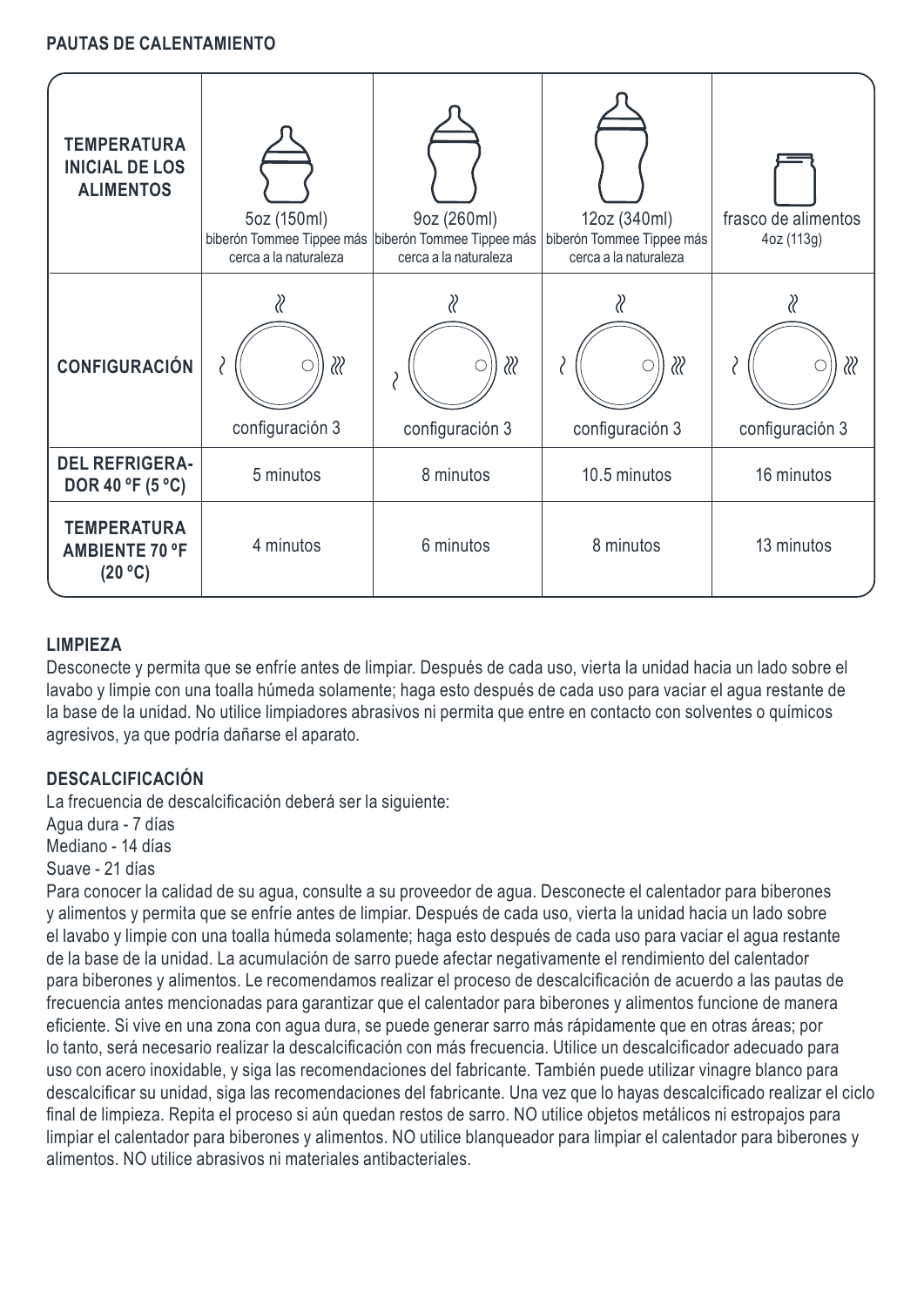# **MESURES DE PROTECTION – LISEZ TOUTES LES INSTRUCTIONS. POUR USAGE DOMESTIQUE UNIQUEMENT**

Lorsque vous utilisez des appareils électriques, conformez-vous en tout temps aux précautions de sécurité de base, notamment les consignes suivantes :

- • Ne touchez pas aux surfaces brûlantes, utilisez les poignées et les boutons
- • Utilisez toujours l'appareil sur une surface horizontale résistante à la chaleur
- • Pour vous protéger du feu, des décharges électriques et des blessures, n'immergez pas le cordon, les fiches, ni toute autre pièce de l'appareil dans l'eau ou dans un autre liquide
- • Lorsqu'il est en marche, le chauffe-aliments/biberon contient de l'eau chaude et dégage de la vapeur
- • Prenez d'extrêmes précautions lorsque vous déplacez un appareil contenant de l'huile chaude ou tout autre liquide chaud
- • Gardez toujours le chauffe-aliments/biberon et ses fiches électriques hors de portée des jeunes enfants
- • Avant de brancher le chauffe-aliments/biberon pour la première fois, assurez-vous que la tension électrique requise correspond à votre alimentation électrique en vérifiant l'étiquette collée sur la base de l'appareil
- • Veillez à ajouter l'eau dans l'appareil avant de le mettre sous tension
- Le produit est doté d'un dévidoir de fil intégré à la base de l'appareil pour vous permettre d'ajuster la longueur du cordon de façon sécuritaire. Il est recommandé de garder le cordon aussi court que possible
- • Aucune mesure d'entretien autre que le nettoyage et le détartrage n'est requise pour ce produit
- • Cet appareil n'est pas n'est prévu pour être utilisé par des personnes souffrant de limitations physiques, sensorielles ou mentales, ou d'un manque d'expérience ou de connaissances, à moins qu'elles ne fassent l'objet d'une supervision ou qu'elles aient reçu des instructions relatives à l'utilisation de l'appareil dispensées par une personne responsable de leur sécurité
- Ne placez pas cet appareil sur ou près d'un brûleur électrique ou à gaz, ou dans un four chaud
- Une étroite surveillance est nécessaire lorsqu'un appareil, quel qu'il soit, est utilisé en présence d'enfants
- • Débranchez l'appareil lorsqu'il n'est pas utilisé et avant de le nettoyer. Laissez-le refroidir avant d'en sortir ou d'y remettre des pièces et avant de le nettoyer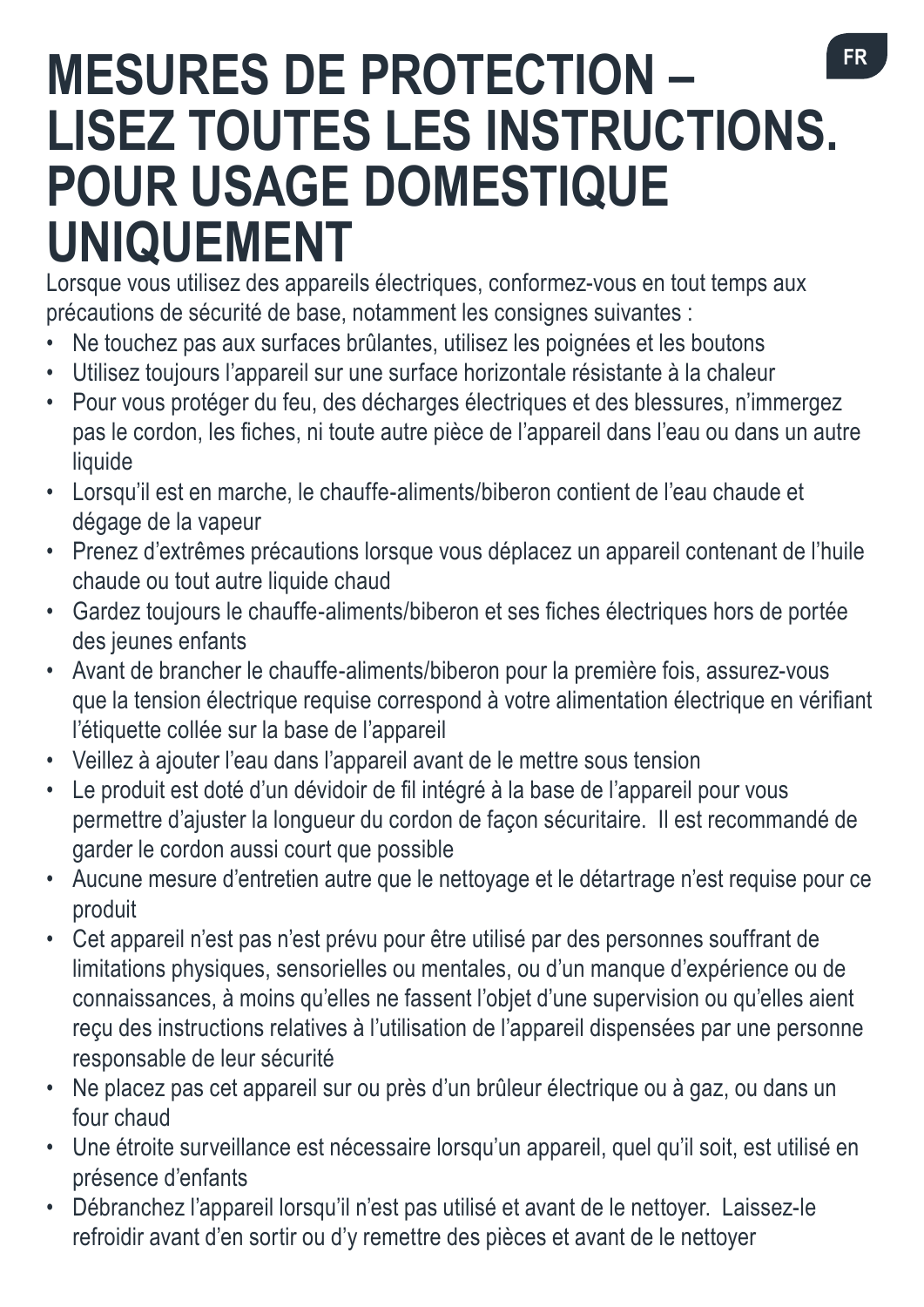- • N'utilisez jamais un appareil électrique dont le cordon ou la fiche est endommagé(e) ou suite à un dysfonctionnement de l'appareil ou à un dommage quelconque. Retournez l'appareil au service de réparation autorisé le plus proche pour examen, réparation ou réglage
- • L'utilisation d'accessoires connexes n'est pas recommandée par le fabricant de l'appareil puisqu'elle risque de provoquer un incendie, un choc électrique ou des blessures personnelles
- • N'utilisez pas l'appareil à l'extérieur
- • Ne laissez pas pendre le cordon au bord d'une table ou d'un comptoir et ne le laissez pas entrer en contact avec des surfaces brûlantes
- • Fixez toujours la prise à l'appareil en premier, puis branchez-la à la fiche murale. Pour débrancher l'appareil, éteignez tous les contrôles, puis retirez la prise de la fiche murale
- • N'utilisez jamais cet appareil pour quoi que ce soit d'autre que son utilisation prévue
- • Avant de servir, débranchez le cordon de la prise murale et du plat. Veillez à ne pas laisser le cordon à portée des enfants
- • Placez toujours le biberon ou le bocal d'aliments dans le réchaud avant d'ajouter l'eau.
- Assurez-vous de bien vous conformer aux directives de chauffage afin que les aliments ne soient pas réchauffés pendant trop longtemps
- • Une fois que le lait ou l'aliment a atteint la température désirée, retirez le contenant immédiatement. Si vous le laissez dans le réchaud, la température du lait ou de l'aliment continuera de d'augmenter
- • Avant de servir, vérifiez que la température des aliments est sûre
- • Ne déplacez pas l'appareil lorsqu'il est en cours d'utilisation
- • Le cordon d'alimentation fourni est court afin de réduire le risque qu'il s'emmêle ou le risque de trébucher sur un cordon plus long
- • Des rallonges (cordons d'alimentation amovibles plus longs) sont disponibles et peuvent être utilisées avec précaution
- Si vous utilisez une rallonge :
	- • les caractéristiques électriques indiquées sur la rallonge doivent être au moins les mêmes que celles de l'appareil;
	- • si l'appareil est de type mise à la terre, la rallonge doit être un cordon à trois fils de type mise à la terre; et
	- • le fil le plus long doit être disposé de façon à ce qu'il ne passe pas par-dessus le comptoir ou la table, à un endroit qui risque de provoquer un trébuchement ou un accrochement ou de façon à ce qu'il soit tiré non intentionnellement (en particulier par un enfant).

# **CONSERVEZ CES INSTRUCTIONS**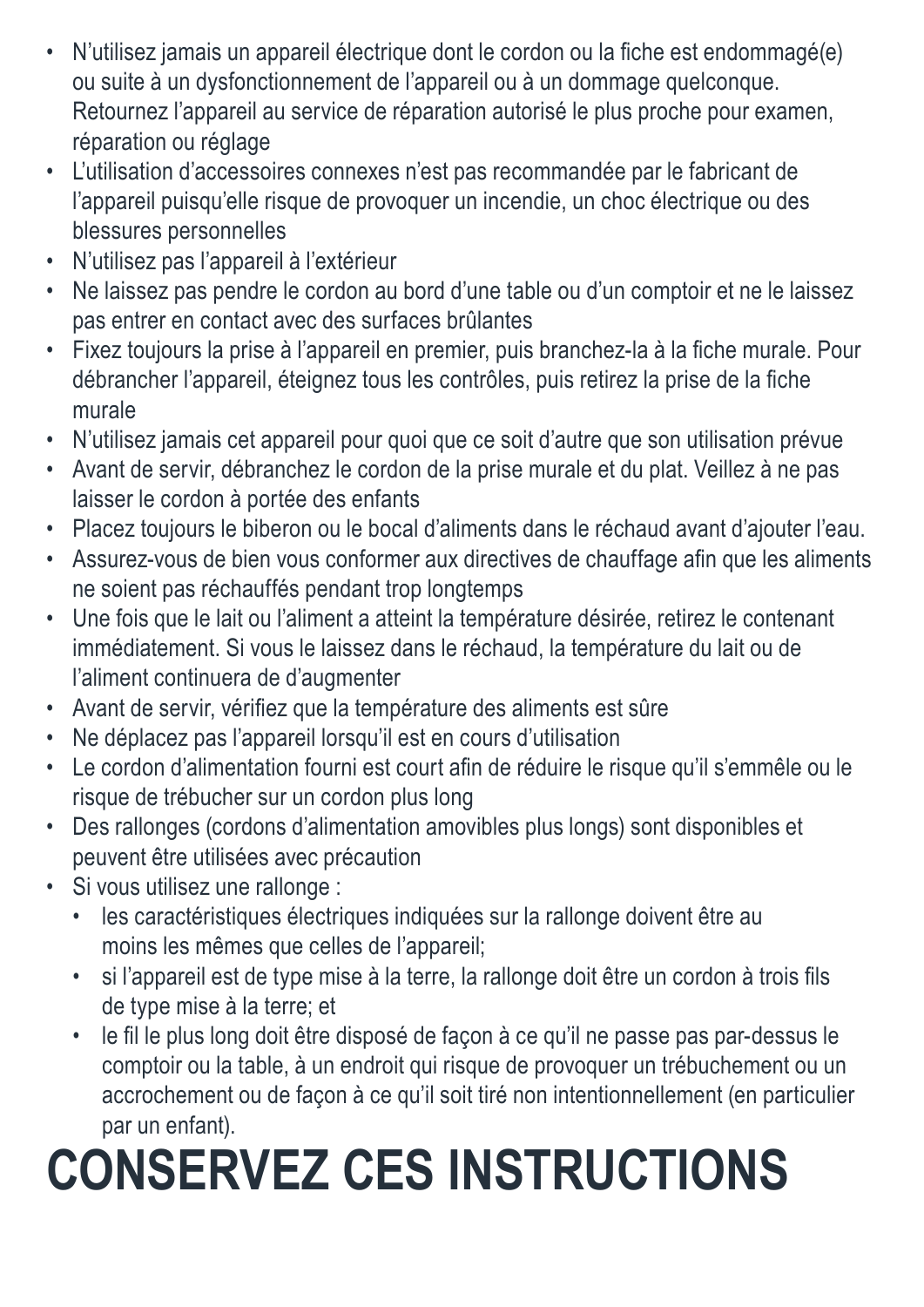#### **UTILISATION**

La vitesse à laquelle le chauffe-aliments/biberon réchauffera le lait ou les aliments dépendra de la taille du biberon ou du contenant, et de la température de départ du lait ou de l'aliment (p. ex., température ambiante de 21 °C [70 °F], réfrigérateur à 4 °C [40 °F]). Pour le chauffage, nous recommandons le réglage  $\mathbb{Z}$ . Utilisez le réglage  $\mathbb{Z}$  seulement pour garder au chaud. Le réglage  $\mathbb{Z}$  produit une chaleurminimale et ne doit pas être utilisé.

LE LAIT OU LES ALIMENTS NE DOIVENT PAS ÊTRE CHAUFFÉS PENDANT PLUS DE 30 MINUTES.

Le guide donne une indication surle temps requis pourréchauffer un produit donné. La température stabiliséemoyennemaximale est d'environ 85 °C [185 °F]

### **POUR LES BIBERONS**

- 1. Placez le biberon plein dans le chauffe-aliments/biberon.
- 2. Remplissez le chauffe-aliments/biberon avec de l'eau jusqu'au rebord intérieur à l'aide d'une carafe ou d'une bouteille (sauf dans le cas d'un biberon de 142 ml [5 oz]). Pour les biberons de plus petite taille, remplissez-les jusqu'à la partie inférieure de la bague filetée. Ne laissez jamais l'eau déborder ou passer par-dessus le goulot du biberon.
- 3. Avant de brancher l'appareil, assurez-vous que le commutateur du chauffe-aliments/biberon est sur le réglage  $\lambda$  Assurez-vous d'avoir les mains sèches.
- 4. Branchez l'appareil à la prise principale et mettez-le en marche.
- 5. Tournez le commutateur de réglage à  $\chi$ . Le voyant jaune s'allumera pour indiquer que le chauffe-aliments/biberon est sous tension et se réchauffe.
- 6. Une fois l'eau chaude, le voyant jaune s'éteint pour indiquer que le thermostat gardera l'eau à cette température. Ceci n'indique pas que le lait est prêt. Reportez-vous au tableau de chronométrage de ce manuel pour savoir pendant combien de temps réchauffer le lait.
- 7. Réchauffez le lait à la température désirée. Assurez-vous de bien vous conformer aux directives de chauffage afin que le lait ne soit pas réchauffé pendant trop longtemps.
- 8. Au moment de retirer le biberon, faites attention car de l'eau chaude est présente.
- 9. Pour la sécurité de votre enfant, vérifiez toujours la température du lait avant de le nourrir en le testant sur votre peau. Veillez à ne pas surchauffer le lait. Agitez doucement le biberon avant de nourrir votre enfant.
- 10. Pendant que vous nourrissez votre enfant, vous pouvez replacer le biberon sur le réchaud pour conserver la température du lait en choisissant le réglage  $\ell$ .

 Le thermostat maintiendra la température de l'eau. Ce faisant, le voyant passera au jaune pour indiquer que le réchaud chauffe.

- 11. Repositionnez le commutateur sur le réglage *èt débranchez l'appareil après avoir nourri votre enfant*.
- 12. Videz l'eau de l'appareil et essuyez-le complètement.

### **POUR LES BOCAUX**

- 1. Retirez le couvercle et placez le bocal d'aliment pour bébé dans le chauffe-aliments/biberon.
- 2. Remplissez le chauffe-aliments/biberon avec de l'eau jusqu'au rebord intérieur à l'aide d'une carafe ou d'une bouteille. Assurez-vous que le niveau de l'eau reste sous le bord du bocal.
- 3. Avant de brancher l'appareil, assurez-vous que le commutateur du chauffe-aliments/biberon est sur réglage  $\langle$ .
- 4. Branchez l'appareil à la prise principale et mettez-le en marche.
- 5. Positionnez le commutateur sur le réglage *il* pour réchauffer l'aliment. Le voyant jaune s'allumera pour indiquer que le chauffe-aliments/biberon est sous tension et se réchauffe.
- 6. Une fois l'eau chaude, le voyant jaune s'éteint pour indiquer que le thermostat gardera l'eau à cette température. Ceci n'indique pas que l'aliment est prêt. Afin de vous assurer que l'aliment restera à la température sélectionnée, le thermostat maintiendra la température de l'eau. Ce faisant, le voyant peut passer au jaune pendant que vous réchauffez l'aliment.
- 7. Réchauffez l'aliment à la température désirée. Assurez-vous de bien vous conformer aux directives de chauffage afin que les aliments ne soient pas réchauffés pendant trop longtemps. Reportez-vous au tableau fourni dans ce feuillet.
- 8. Au moment de retirer le bocal, faites attention car de l'eau chaude est présente.
- 9. Pour la sécurité de votre enfant, vérifiez toujours la température de l'aliment avant de le nourrir en le testant sur votre peau. Veillez à ne pas surchauffer l'aliment.
- 10. Pendant que vous nourrissez votre enfant, vous pouvez replacer le bocal sur le réchaud pour conserver la température de l'aliment en choisissant le réglage  $\aleph$ . Le thermostat maintiendra la température de l'eau. Ce faisant, le voyant passera au jaune pour indiquer que le réchaud chauffe.
- 11. Repositionnez le commutateur sur le réglage  $\wr$  et débranchez l'appareil après avoir nourri votre enfant.
- 12. Videz l'eau de l'appareil et essuyez-le complètement.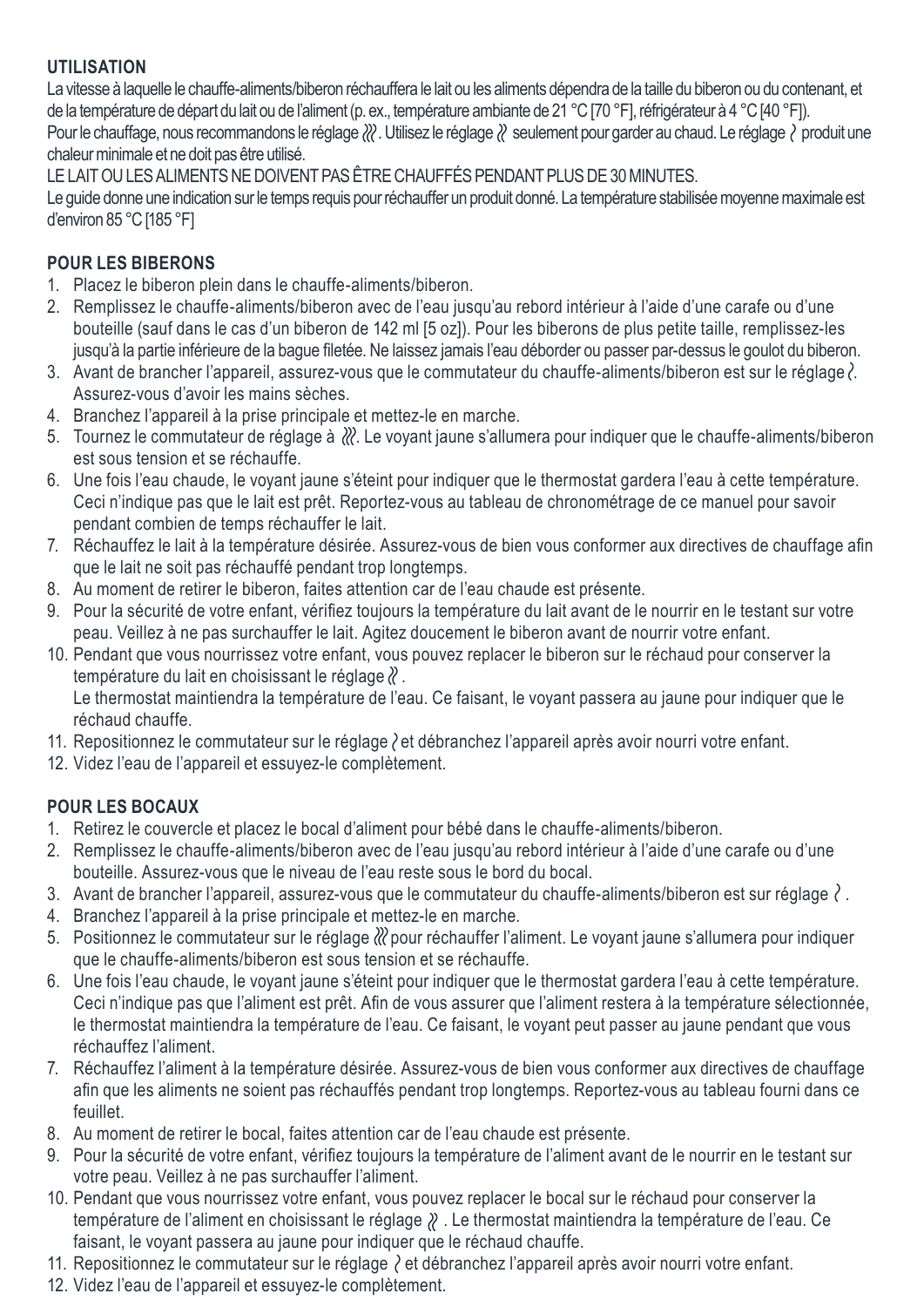#### **DIRECTIVES DE CHAUFFAGE**

| <b>TEMPÉRATURE</b><br><b>INITIALE DE</b><br><b>L'ALIMENT</b> | 5oz (150ml)<br>biberon tommee tippee<br>closer to nature | 9oz (260ml)<br>biberon tommee tippee<br>closer to nature | 12oz (340ml)<br>biberon tommee tippee<br>closer to nature | bocal d'aliment<br>4oz (113g) |
|--------------------------------------------------------------|----------------------------------------------------------|----------------------------------------------------------|-----------------------------------------------------------|-------------------------------|
| RÉGLAGE                                                      | ∛<br>ℛ<br>réglage 3                                      | ∛<br>ℛ<br>réglage 3                                      | ∛<br>ℛ<br>réglage 3                                       | ∛<br>ℛ<br>réglage 3           |
| DU FRIGO 5 °C<br>$(40 \degree F)$                            | 5 minutes                                                | 8 minutes                                                | 10.5 minutes                                              | 16 minutes                    |
| <b>TEMP, AMBIANTE</b><br>20 °C (70 °F)                       | 4 minutes                                                | 6 minutes                                                | 8 minutes                                                 | 13 minutes                    |

#### **NETTOYAGE**

Débranchez l'appareil et laissez-le se refroidir avant de procéder au nettoyage. Après chaque utilisation, videz l'eau restante dans la base du chauffe-aliments/biberon en penchant l'appareil sur le côté au-dessus d'un évier, puis essuyez-le en utilisant uniquement un chiffon humide. Ne nettoyez pas l'appareil avec des produits nettoyants abrasifs et évitez tout contact avec des solvants ou produits chimiques forts au risque d'endommager l'appareil.

#### **DÉTARTRAGE**

La fréquence des détartrages doit être prévue comme suit :

Eau dure – 7 jours

Eau moyenne – 14 jours

Eau douce – 21 jours

Vous pouvez vous informer de la qualité de votre eau auprès de votre fournisseur d'eau. Débranchez le chauffealiments/biberon et laissez-le se refroidir avant de procéder au nettoyage. Après chaque utilisation, videz l'eau restante dans la base du chauffe-aliments/biberon en penchant l'appareil sur le côté au-dessus d'un évier, puis essuyez-le en utilisant uniquement un chiffon humide. Un accumulation de tartre peut nuire au rendement du chauffealiments/biberon. Nous recommandons d'effectuer le processus de détartrage aux fréquences indiquées ci-dessus afin de garantir le fonctionnement optimal du chauffe-aliments/biberon. Les régions où l'eau est dure peuvent produire davantage de tartre plus rapidement que les autres et, par conséquent, un détartrage risque d'être nécessaire plus rapidement. Utilisez un détartrant adapté à l'acier inoxydable et conformez-vous aux directives du fabricant. Vous pouvez également utiliser du vinaigre blanc pour détartrer votre chauffe-aliments/biberon en vous conformant aux directives du fabricant. Une fois que vous avez détartré l'appareil effectuer un cycle de nettoyage final. Vous devrez peut-être répéter le processus si vous constatez la présence de tartre. N'UTILISEZ PAS d'objets ou de tampons à récurer métalliques pour nettoyer votre chauffe-aliments/biberon. N'UTILISEZ PAS d'eau de javel pour nettoyer le chauffe-aliments/biberon. N'UTILISEZ PAS d'abrasifs ou de produits anti-bactériens.